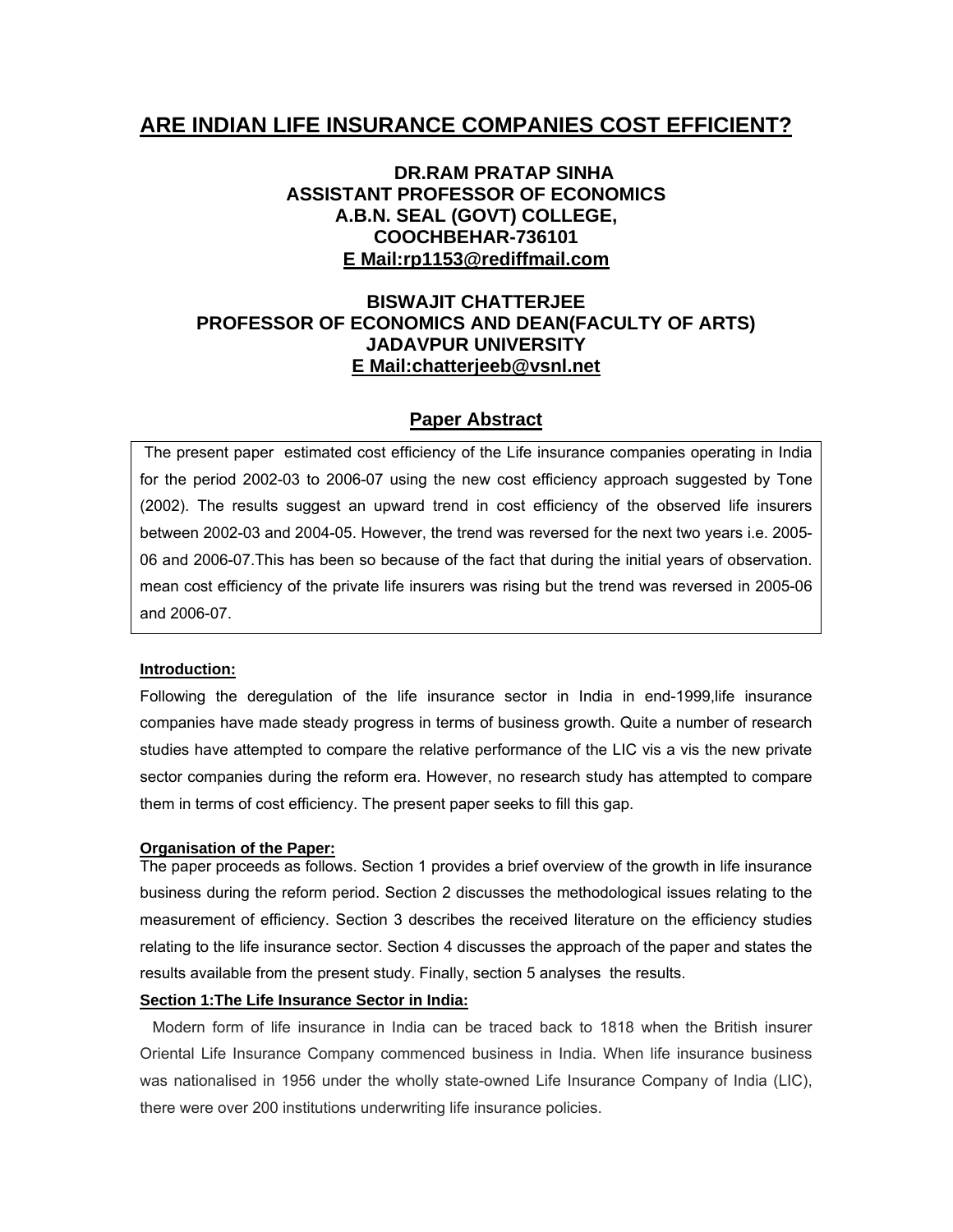Economic reforms in India initiated in the early 1990s saw the liberalisation of insurance business move up the government's policy agenda. The Malhotra Report submitted in 1994 urged the gradual liberalisation of insurance business, the separation of non-life and life business and the introduction of capital adequacy and solvency based regulation of the insurance sector. An Insurance Regulatory Authority Bill was eventually passed in 1999 to put these recommendations into effect. The new regulator, Insurance Regulatory and Development Authority (IRDA) took office at the same time to oversee and regulate the market. Following the opening up of the life insurance sector, 15 new life insurance companies entered the market by 2006-07.

 Of late, the Indian life insurance market is drawing intense attention, fuelled in part by the fast expansion of its insurance markets and the fact that this growth potential is now available to all (subject to the regulatory restriction on foreign equity holding).India is the second most populous country of the world with more than one billion population. The economic growth record is strong ( more than 6% during the past one decade).

 In spite of these positive developments, the life insurance market in India is extremely under-penetrated.Tables 1 and 2 provide a comparison of Indian insurance penetration and density levels with the Asian and global standards for 2003, 2004 and 2005 and 2006.Note that insurance penetration is defined as a ratio (in per cent) of premium to G.D.P. and insurance density is defined as a ratio(in per cent) of premium to population.

| Country/Region | 2003 | 2004 | 2005 | 2006 |
|----------------|------|------|------|------|
| India          | 2.26 | 2.53 | 2.53 | 4.10 |
| Asia           | 5.74 | 5.58 | 5.16 | 5.00 |
| World          | 4.59 | 4.55 | 4.34 | 4.50 |

**Table1: Insurance Penetration: International Comparison** 

Source: I.R.D.A. Annual Report,2006-07.

## **Table 2: Insurance Density: International Comparison**

| Country/Region | 2003  | 2004  | 2005  | 2006  |
|----------------|-------|-------|-------|-------|
| India          | 12.9  | 15.7  | 18.3  | 33.2  |
| Asia           | 140.1 | 147.2 | 149.6 | 154.6 |
| World          | 267.1 | 291.5 | 299.5 | 330.6 |

Source: I.R.D.A. Annual Report,2006-07.

#### **Section 2: The Methodological Issues**

#### **Concept of Cost Efficiency:**

Cost efficiency of a productive enterprise is an important indicator of its performance. The cost efficiency of a firm is defined by the ratio of minimum costs to actual costs for a given output vector is computed by measuring the distance of its observed (cost)point from an idealised cost frontier.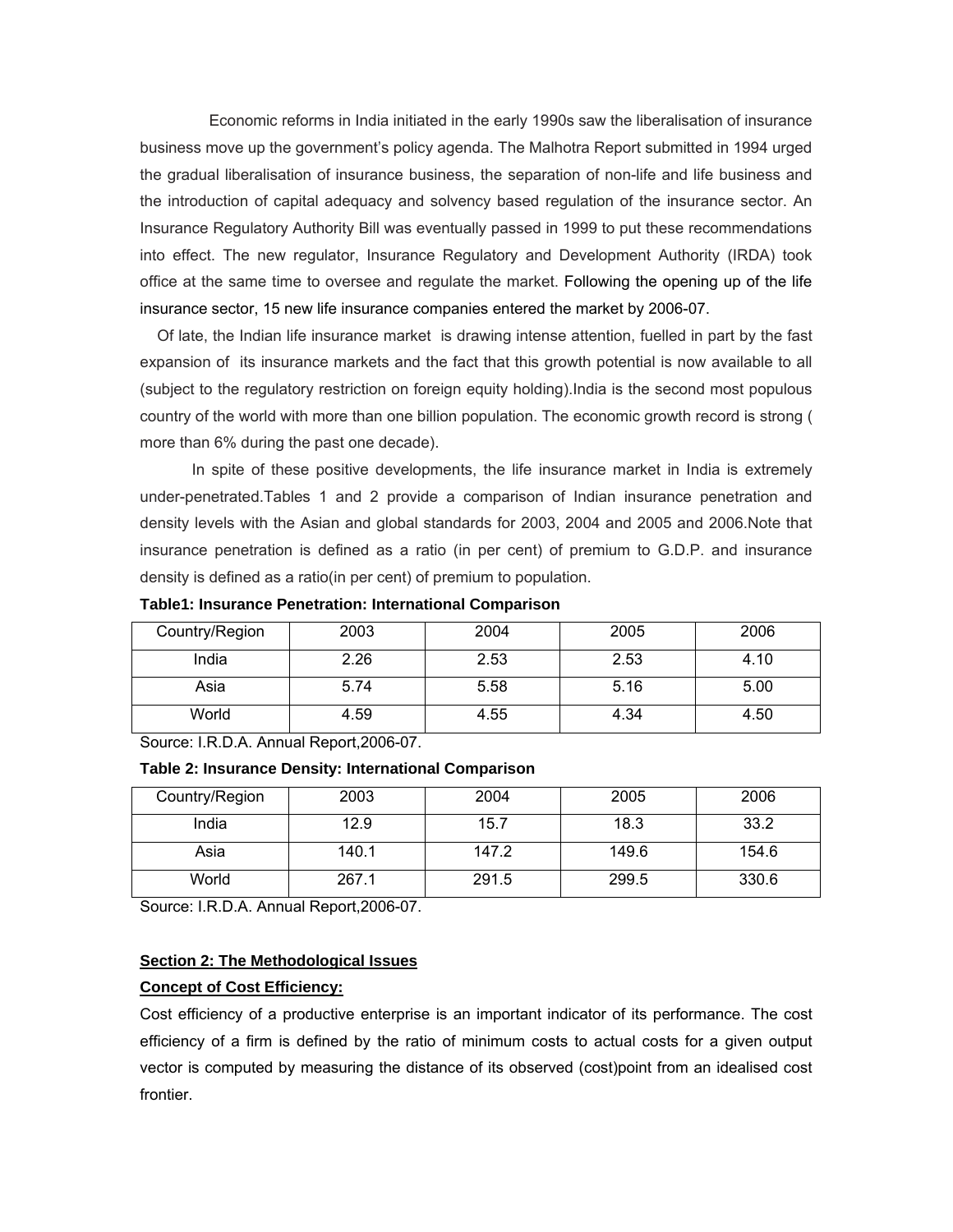#### **The Data Envelopment Approach:**

Data Envelopment Analysis (DEA) is a non-parametric linear programming tool generally used for performance evaluation of economic units through the construction of such an economic frontier. The advantage of DEA is that it requires very few prior assumption on input-output relationship. The DEA method enables extension of the single input-single output technical efficiency measure to the multiple output- multiple input case. In its constant returns to scale form,the DEA methodology was developed by Charnes, Cooper and Rhodes (1978). Banker, Charnes and Cooper (1984) extended the approach to the case of variable returns to scale. The DEA approach constructs the production frontier from piecewise linear stretches resulting in a convex production possibility set.

 The principal advantage of the DEA approach stems from the fact that the assumption of a specific functional form of the underlying technology is not necessary. This makes DEA particularly useful when dealing with service industries, since we have very limited knowledge about the underlying production technology in such cases. Instead of using any functional form, DEA uses linear programming approaches to envelope the observed data as tightly as possible. It only requires that the production possibility set is convex and the inputs and outputs are disposable.

## **Estimation of Cost Efficiency Using DEA-The Standard Approach:**

Suppose we have data on r inputs and s outputs for each of the n firms. The ith firm( $i=1,2,...,n$ ) uses a r x 1 input vector  $x_i = (x_1, x_2, ..., x_r)$  to produce a s x 1 output vector  $y = (y_1, y_2, ..., y_s)$  where X is a r x n input matrix and Y a s x n output matrix that represent data for all n sample firms. In the first stage, the following linear programming problem (LP) is solved:

## Min  $\omega_i$ <sub>x<sup>\*</sup></sub>

Subject to  $x \geq X\lambda$ ,  $y \leq Y\lambda$ ,  $\lambda \geq 0$ ,  $\sum \lambda = 1$  (under variable returns to scale)

Whether,  $w_i$  is a r x 1 input price vector for the i-th firm which corresponds to the input vector xi, and xi<sup>\*</sup> is the cost-minimizing input vector for the i-th firm which is obtained by the LP.

In the second stage, the cost efficiency of the i-th firm is calculated as the ratio of minimum cost to observed cost:

#### $CE = ω'_{i}x_{i}^{*}/ ω'_{i}x_{i}$

The measure of cost efficiency is bounded between 0 and 1. A cost efficiency of 1 represents a fully cost efficient firm; 1-CE represents the amount by which the firm could reduce its costs and still produce at least the same amount of output.

#### **Estimation of Cost Efficiency: The New Approach**

In the life insurance sector, input and output quantities are expressed in monetary terms. Further, the definition and calculation of input and output prices is rather difficult. We therefore follow Tone  $(2002)$  and calculate cost efficiency by replacing the input vector  $x_i$  expressed in physical terms by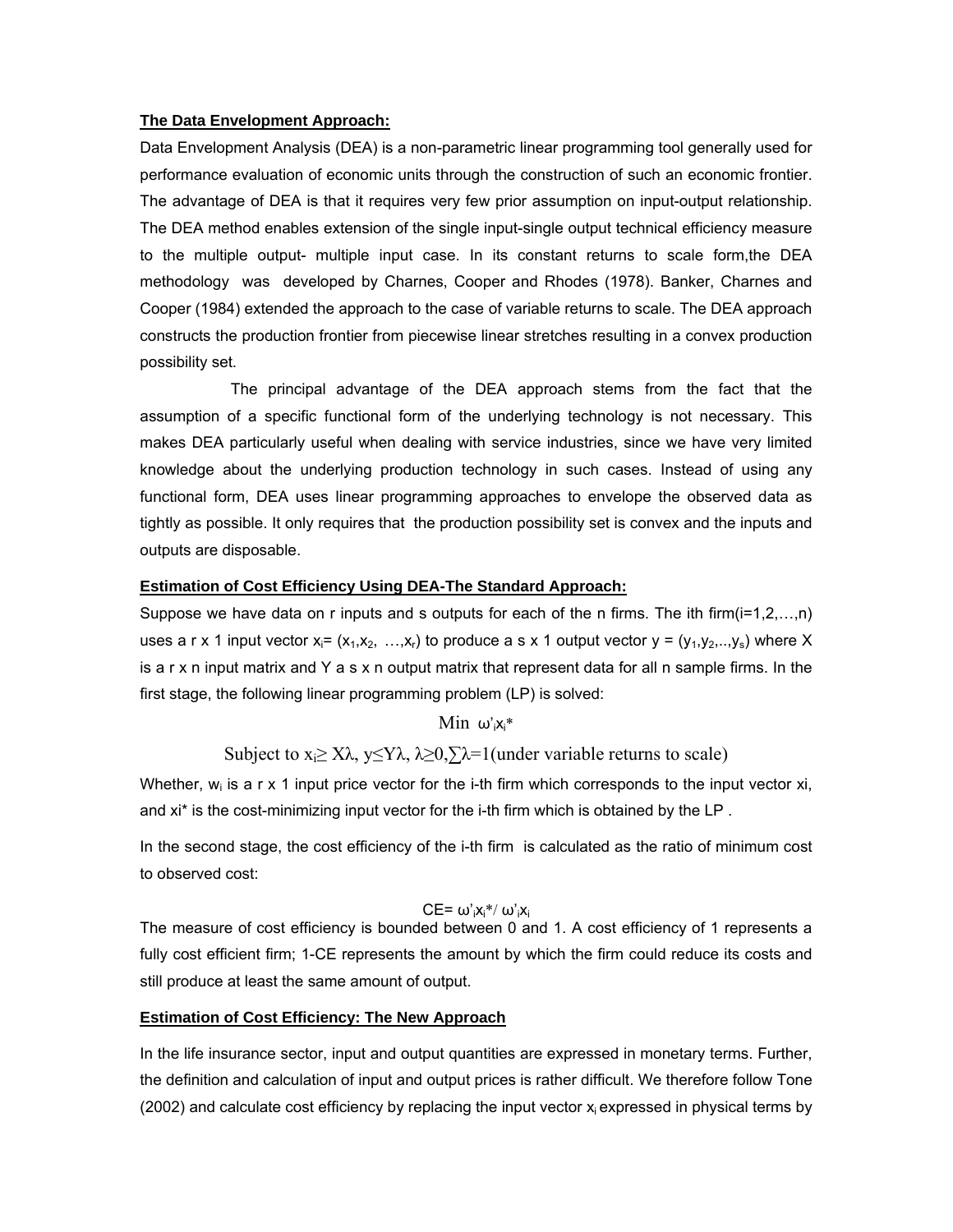$z_i$  where  $z_i$  is the vector of inputs expressed in monetary terms. . This approach further allows us to model input prices  $w_i$  being equal to unity for all selected inputs. The new LP is, therefore:

## Min C=Σ zi Subject to z<sub>i</sub>≥ Zλ, y≤Yλ, λ≥0,∑λ=1(under variable returns to scale)

## **Section 3 : Studies on Life Insurer Efficiency: A Review of Literature**

The initial studies on the efficiency of U.S. life insurers, mostly focused on scale economies (e.g., Grace and Timme, 1992, Yuengert, 1993 and Gardner and Grace, 1993).These studies tend to find evidence of significant scale economies in the industry, although larger firms generally are found to exhibit decreasing returns to scale.

Cummins and Zi(1998) made comparative analysis of frontier cost efficiency methodologies by the application of a wide range of econometric and mathematical programming techniques to a data set consisting of 445 life insurers over the period 1988-1992. The alternative methodologies gave significantly divergent estimates of efficiency for the in-sample insurers. The efficiency rankings were quite well-preserved among the econometric methodologies; but the rank correlations were found to be lower between the econometric and mathematical programming categories and between alternative mathematical programming methodologies. Thus, the choice of methodology had a significant effect on the results. Most of the insurers in the sample display either increasing or decreasing returns to scale, and stock and mutual insurers were found to be equally efficient after controlling for firm size.

 During the eighties and nineties, the U.S. life insurance industry has experienced an unprecedented wave of mergers and acquisitions. Traditionally, the industry was characterized by high-cost distribution system and non-price competition, However, the insurers increasingly faced with more intensive competition from non-traditional sources such as banks, mutual funds, and investment advisory firms which captured a major share of the market for asset accumulation products such as annuities and cash value life insurance. The increased competition has narrowed profit margins and motivated insurers to seek ways to reduce costs. The more stringent solvency standards implemented under the risk based capital system adopted in 1993 also have put pressure on insurers to strengthen their financial statements. Technological advances in sales, pricing, underwriting, and policyholder services have forced insurers to become more innovative; and the relatively high fixed costs of the new systems may have affected the minimum efficient scale in the industry.In this context, Cummins,Tennyson and Weiss(1998) examined the relationship between mergers and acquisitions, efficiency, and scale economies in the US life insurance industry. They estimated cost and revenue efficiency over the period 1988-1995 using data envelopment analysis (DEA). The Malmquist methodology is used to measure changes in efficiency over time. They found that acquired firms achieve greater efficiency gains than firms that have not been involved in mergers or acquisitions. Firms operating with non-decreasing returns to scale and financially vulnerable firms were found to be acquisition targets. Overall,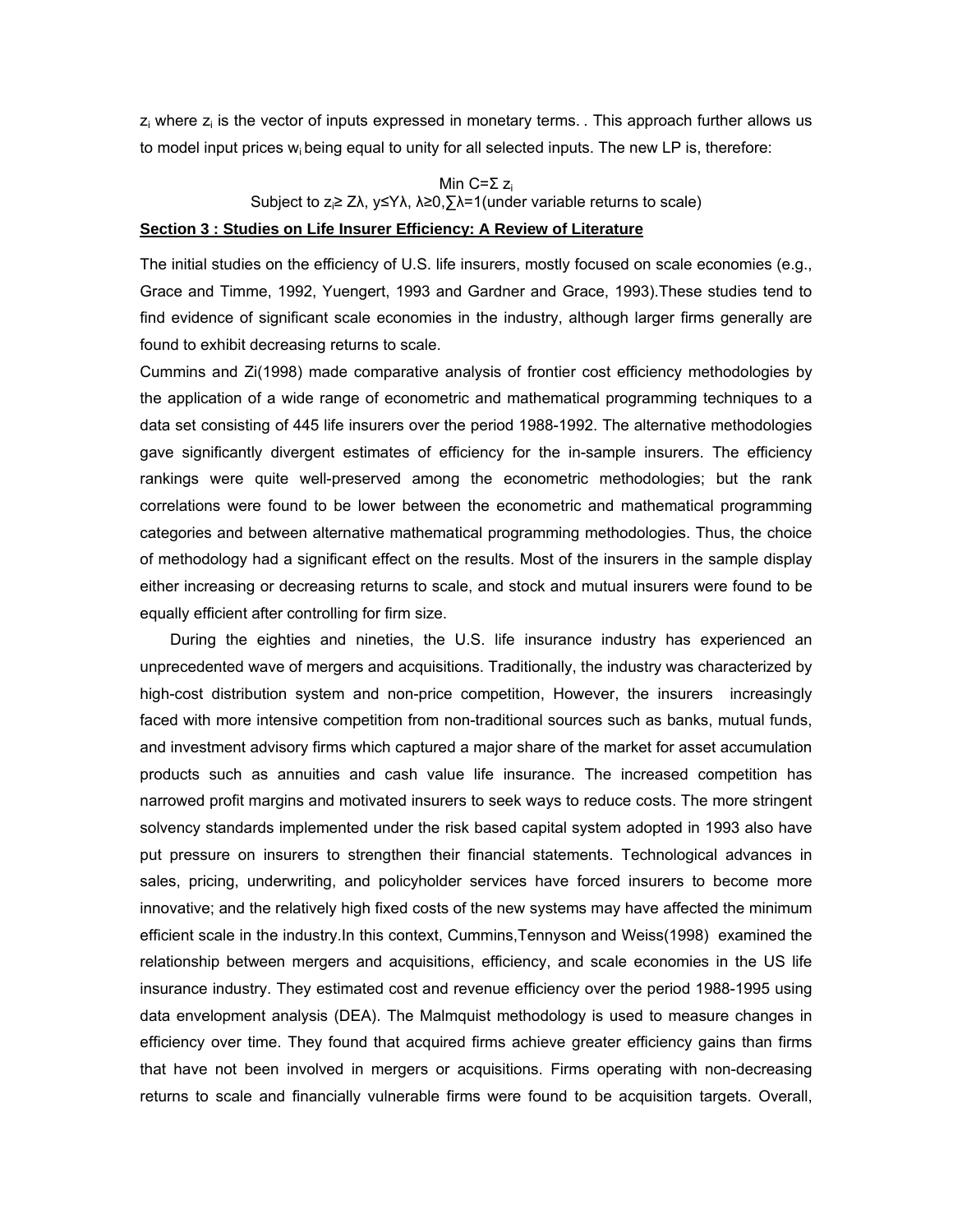mergers and acquisitions in the life insurance industry was found to have a beneficial effect on efficiency.

 Gamarra(2007) estimated cost and profit efficiency of three groups of German life insurance companies: multichannel insurers, direct insurers, and independent agent insurers. Nonparametric DEA is used to estimate efficiencies for a sample of German life insurers for the years 1997-2005. Testing a set of hypothesis, she found economic evidence for the coexistence of the different distribution systems which is the absence of comparative performance advantages of specialised insurers. Further, she found evidence for scale economies in the German life insurance industry.

 In the Indian context, Tone and Sahoo(2005) were the first to study efficiency of the life insurance sector as they applied new cost efficiency model to examine the performance of Life Insurance Corporation (LIC) of India. The findings show a significant heterogeneity in the cost efficiency scores over the course of 19 years. A decline in performance after 1994–1995 can be taken as evidence of increasing allocative inefficiencies arising from the huge initial fixed cost undertaken by LIC in modernizing its operations. A significant increase in cost efficiency in 2000– 2001 is, however, cause for optimism that LIC may now be realizing a benefit from such modernization. This will stand them in good stead in terms of future competition. Results from a sensitivity analysis are in broad agreement with the main findings of this study.

 Sinha (2007) assessed total factor productivity growth in the life insurance industry for the period 2003-05 using Malmquist Total Factor Productivity Index. Comparison of technical efficiency scores of the life insurance companies show that the private insurance companies are still way behind the Life Insurance Corporation. Since under the assumption of constant returns to scale the inefficient firms are penalised more in terms of distance from the best practice frontier the mean technical efficiency score of the life insurers under CRS is much lower than under VRS. For all the observed years, LIC and SBI Life have a technical efficiency score of 1. All other life insurance firms are technically inefficient ( technical efficiency score of less than 1). For 2002-03 and 2003-04 , excepting LIC all other insures exhibited increasing returns to scale.For 2004-05, ING Vysya and Max New York Life exhibited decreasing returns to scale. All the life insurers exhibited positive total factor productivity growth. Obviously, the total factor productivity growth rate of the private life insurers is much higher than LIC. Among the private life insurers, OM Kotak Life exhibited highest total factor productivity growth rate followed by Aviva Life insurance.

 Sinha(2007) compared thirteen life insurance companies in respect of technical efficiency for the period 2002-03 to 2005-06 using the assurance region approach. In his paper,year to year comparison of mean technical efficiency scores revealed that mean technical efficiency has improved in 2003-04 relative to 2002-03, remained on the same level in 2004-05 and declined in 2005-06.This is likely because of divergence in the performance across the life insurers. In the last two years, most of the life insurers have exhibited increasing returns to scale.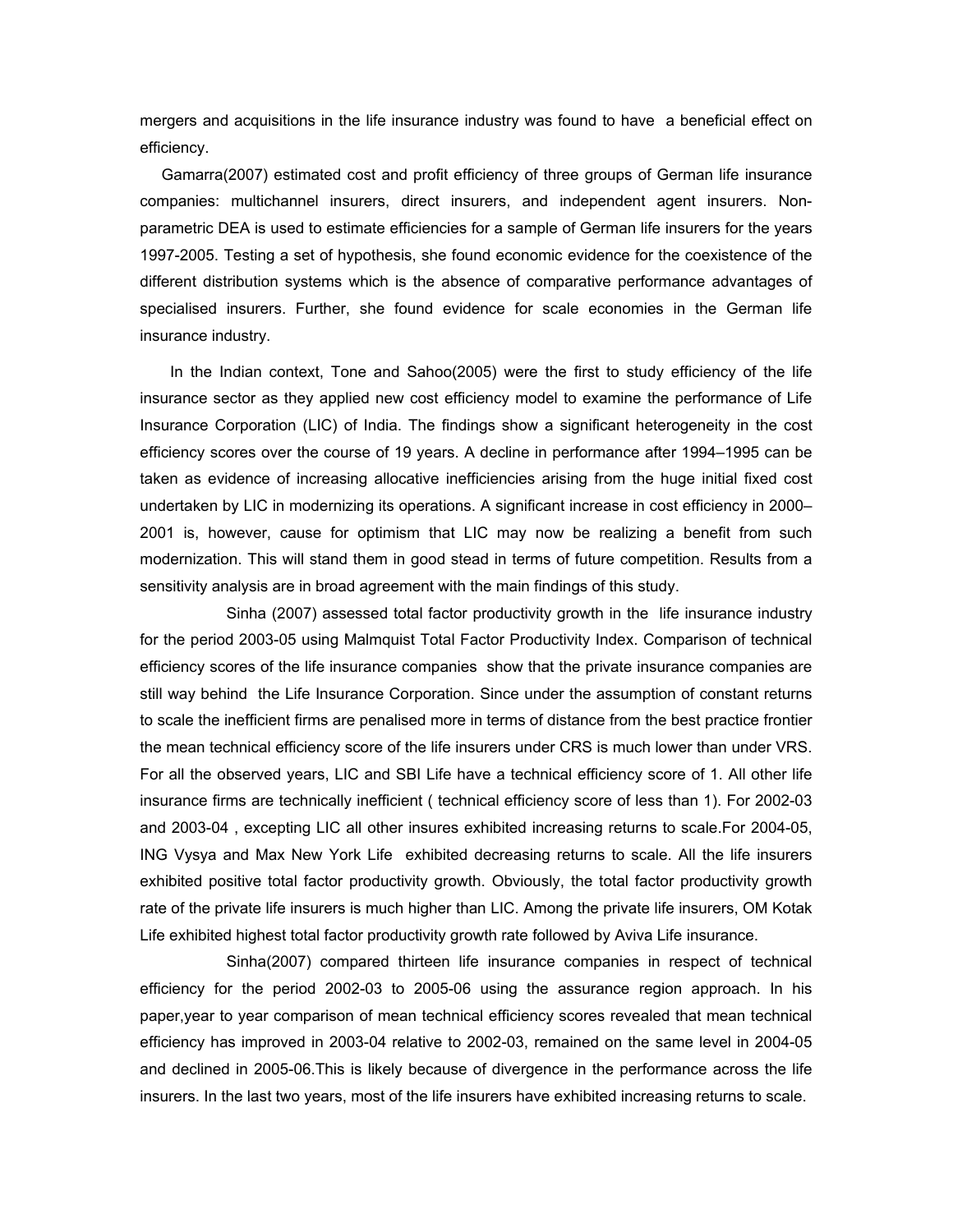## **Section 4:Approach of the Present Paper**

#### **Specification of Input and Outputs:**

In order to use DEA for estimating cost efficiency, it is essential to identify the relevant inputs and outputs of the life insurance firms. Selection of input/output variables, however, is rather difficult for insurance firms since input prices are often implicit, and many outputs are intangible.

## **Measurement of Output:**

The outputs of financial service firms are measured according to three main approaches: the asset (intermediation) approach, the user-cost approach, and the value-added approach (refer Berger and Humphrey, 1992).

The asset approach treats financial service firms as pure financial intermediaries which borrow funds from their customers which are invested, and thus transformed into assets. Interest payments are paid out to cover the time value of the funds used. Applying the asset approach would mean that only the intermediation services provided by life insurance firms are taken into account with out any regard to the risk-pooling and risk-bearing services rendered by them.

The user-cost approach was developed by Hancock (1985). It determines whether a financial product is an input or an output by analyzing if its net contribution to the revenues of an insurance firm is positive or negative. According to that, a product is considered an output, if its financial return exceeds the opportunity costs of funds or if the financial costs of a liability are lower than the opportunity costs. Otherwise, the financial product would be classified as an input. This method would require precise information on product revenues and opportunity costs which can not be obtained for the Indian life insurance firms.

The value-added approach differs from the asset approach and the user-cost approach as it considers all asset and liability categories to have some output characteristics. Those categories which have substantial value added, are then used as the important outputs. The remaining categories are treated as rather unimportant outputs, intermediate products, or inputs. An important advantage compared to the user-cost approach consists in the fact that the valueadded approach uses operating cost data rather than determining the costs implicitly or using opportunity costs. The value added approach is considered to be the most appropriate method to measuring output of financial firms and is widely used in recent insurance studies.

In the present study we follow the value added approach and consider two output proxies: benefits paid to the customers and net premium mobilized by the insurance companies.

## **Measurement of Input:**

The life insurers have two important cost components: operating expenses and commission expenses. We have included both of them in our study as inputs expressed in monetary terms.

### **Descriptive Statistics on Inputs/Outputs:**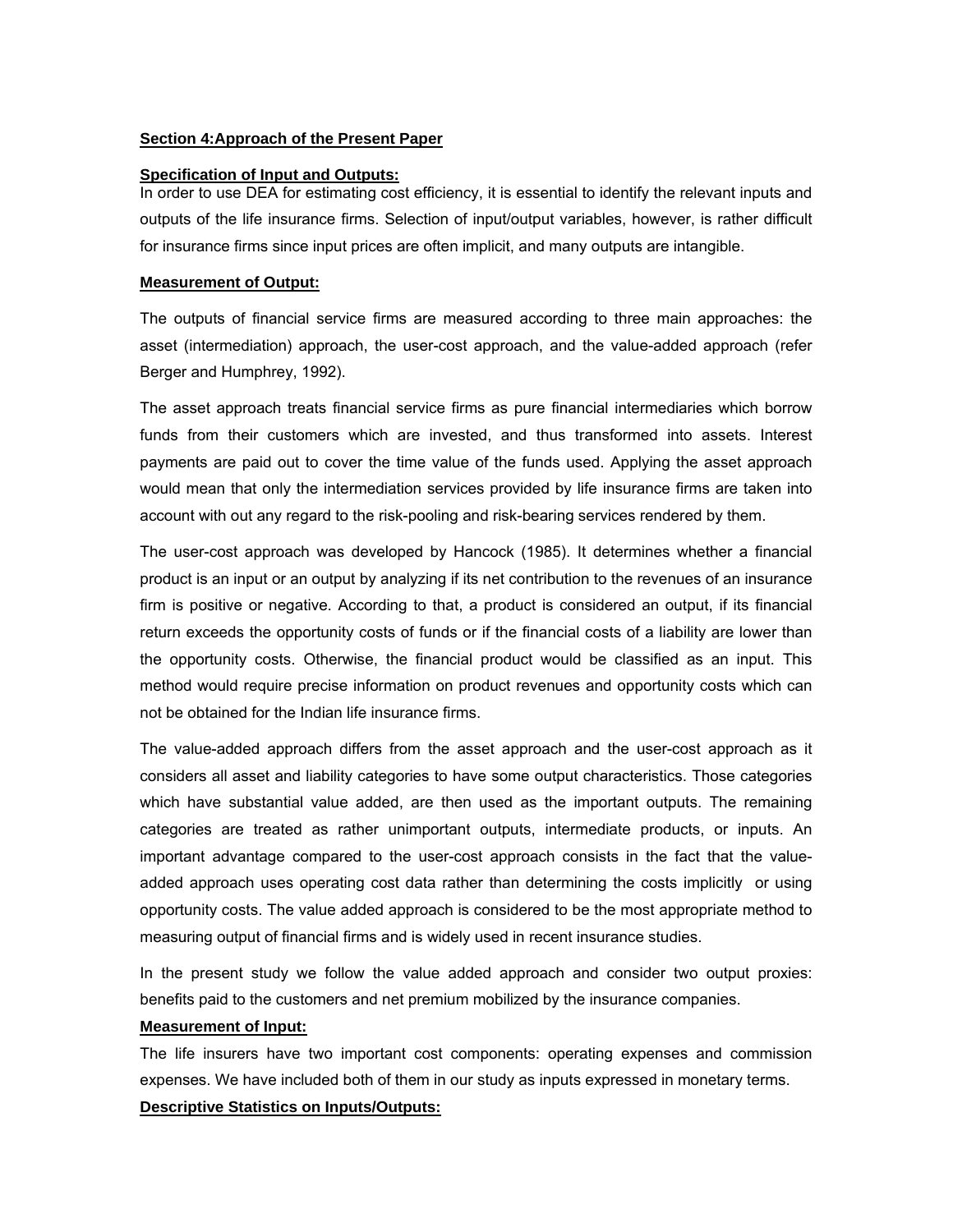Tables 3-7 present the descriptive statistics of input/output variables

| <b>Statistical Measure</b> | Operating       | Commission      | Premium  | <b>Benefit</b> |
|----------------------------|-----------------|-----------------|----------|----------------|
|                            | <b>Expenses</b> | <b>Expenses</b> |          |                |
| Max                        | 462109          | 499861          | 54628    | 2053039        |
| Min                        | 2330            | 167             |          |                |
| Average                    | 41932           | 39636.54        | 4288.154 | 158040.1       |
| SD                         | 121353.9        | 132859.8        | 14532.24 | 547039.1       |
|                            |                 |                 |          |                |

**Table 3: Descriptive Statistics of Input/Output variables (2002-03)** 

**Source: Calculated.** 

#### **Table 4: Descriptive Statistics of Input/Output variables (2003-04)**

| <b>Statistical Measure</b> | Operating | Commission      | Premium  | <b>Benefit</b> |
|----------------------------|-----------|-----------------|----------|----------------|
|                            | Expenses  | <b>Expenses</b> |          |                |
| Max                        | 518650    | 573384          | 63533    | 2392375        |
| Min                        | 4465      | 547             | 29       | 50             |
| Average                    | 50606.31  | 47296.54        | 5127.385 | 184528.8       |
| SD                         | 135254.9  | 151888.1        | 16862.06 | 637350.5       |

**Source: Calculated.** 

## **Table 5: Descriptive Statistics of Input/Output variables (2004-05)**

| Statistical Measure | Operating | Commission      | Premium  | <b>Benefit</b> |
|---------------------|-----------|-----------------|----------|----------------|
|                     | Expenses  | <b>Expenses</b> |          |                |
| Max                 | 598718    | 624517          | 75127    | 2844045        |
| Min                 | 7680      | 787             | 82       | 260            |
| Average             | 63183.31  | 54599.69        | 6373.308 | 221680.5       |
| SD                  | 154882.5  | 164597.7        | 19855.46 | 757018.2       |

**Source: Calculated.** 

## **Table 6: Descriptive Statistics of Input/Output variables (2005-06)**

| <b>Statistical Measure</b> | Operating | Commission      | Premium  | <b>Benefit</b> |
|----------------------------|-----------|-----------------|----------|----------------|
|                            | Expenses  | <b>Expenses</b> |          |                |
| Max                        | 604156    | 709492          | 90792    | 3392711        |
| Min                        | 1121      | 379             | 28       | 22             |
| Average                    | 70839.71  | 62259.57        | 7561.786 | 251507.4       |
| SD                         | 148875.1  | 179722.9        | 23111.93 | 871363.6       |

**Source: Calculated.** 

## **Table 7: Descriptive Statistics of Input/Output variables (2006-07)**

| Statistical Measure | Operating | Commission | Premium  | <b>Benefit</b> |
|---------------------|-----------|------------|----------|----------------|
|                     | Expenses  | Expenses   |          |                |
| Max                 | 708086    | 916907     | 127823   | 5328646        |
| Min                 | 1542      | 668        | 51       | 157            |
| Average             | 96358.71  | 87420.5    | 10975.64 | 397951.8       |
| SD                  | 173548.6  | 231188.9   | 32461.69 | 1367708        |

## **Source: Calculated.**

## **Results From the Present Study:**

Table 8 provides the insurer wise cost efficiency figures for the period of observation (2002-03 to 2006-07).Table 9 provides the insurer wise ranks determined on the basis of cost efficiency scores.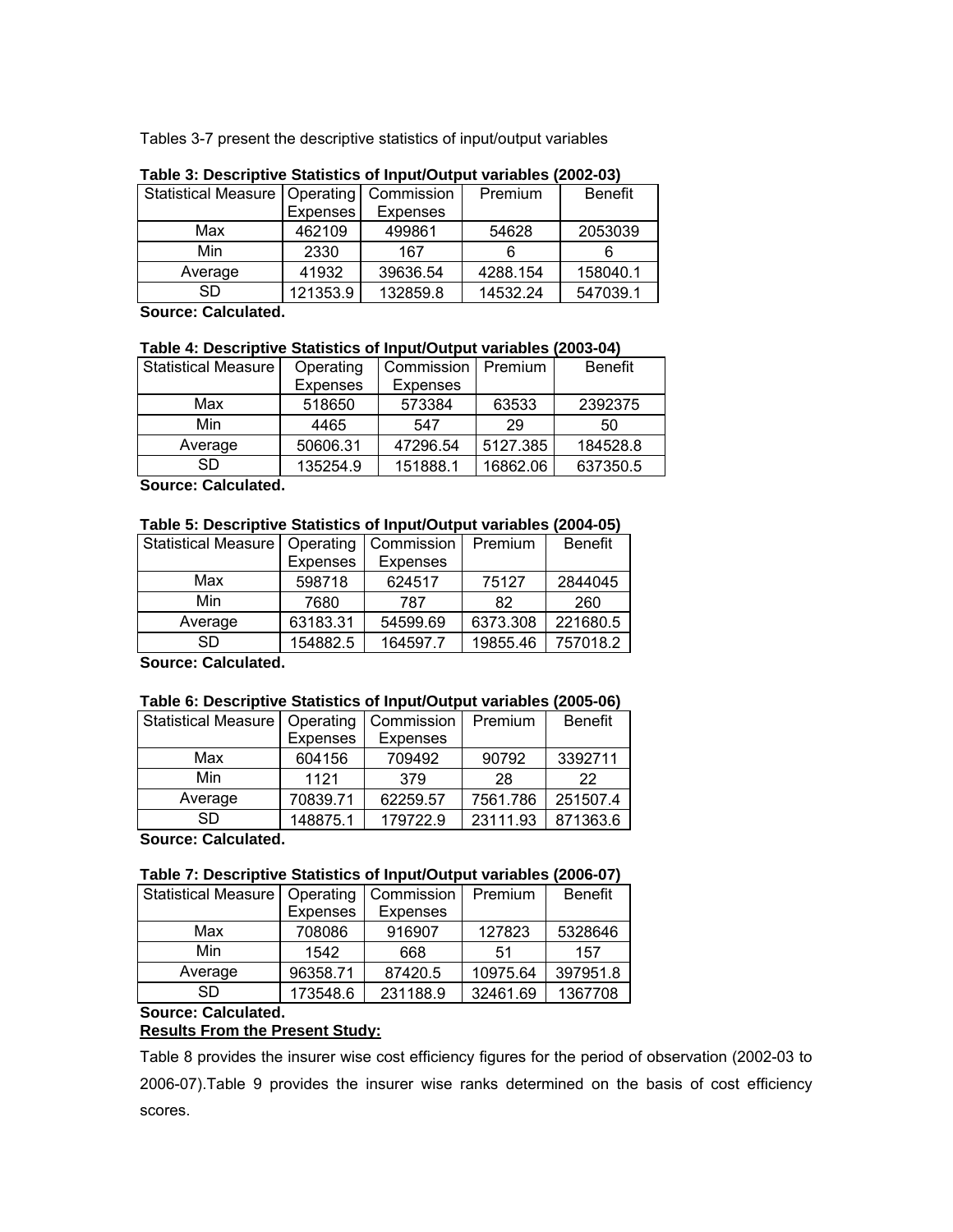| Life Insurance<br>Company | 2002-03  | 2003-04  | 2004-05  | 2005-06  | 2006-07  |
|---------------------------|----------|----------|----------|----------|----------|
| Aviva                     | 0.4983   | 0.3457   | 0.5455   | 0.2728   | 0.2660   |
| Bajaj Allianz             | 0.3180   | 0.1912   | 0.5912   | 0.5600   | 0.2048   |
| <b>Birla SunLife</b>      | 0.3190   | 0.4895   | 0.6485   | 0.4785   | 0.3995   |
| <b>HDFC Bank</b>          | 0.4325   | 0.4180   | 0.5328   | 0.4586   | 0.4810   |
| <b>ICICIPru</b>           | 0.4065   | 0.8905   | 0.6784   | 0.6217   | 0.4982   |
| <b>ING Vysya</b>          | 0.3921   | 0.3433   | 0.6099   | 0.2586   | 0.2638   |
| Kotak                     | 0.3648   | 0.4208   | 0.8697   | 0.5221   | 0.4339   |
| LIC                       |          |          |          |          |          |
| Max New York Life         | 0.2267   | 0.2332   | 0.3976   | 0.2636   | 0.2777   |
| MetLife                   | 0.7839   | 0.83532  | 0.77063  | 0.201578 | 0.228374 |
| Reliance                  | 0.706024 |          |          | 0.0821   | 0.27143  |
| Sahara                    |          |          |          |          |          |
| <b>SBI Life</b>           |          |          |          | 0.640715 | 0.747543 |
| Tata AIG                  | 0.341582 | 0.293796 | 0.487887 | 0.322581 | 0.345165 |

## **Table 8: Insurer wise Cost Efficiency Scores**

**Source: Calculated.** 

# **Table 9: Insurer Wise Ranks (on the basis of cost efficiency scores)**

| Company              | 2002-03 | 2003-04 | 2004-05 | 2005-06 | 2006-07 |
|----------------------|---------|---------|---------|---------|---------|
| Aviva                | 5       | 9       | 10      | 10      | 11      |
| Bajaj Allianz        | 12      | 13      | 9       | 5       | 14      |
| <b>Birla SunLife</b> | 11      | 6       |         |         |         |
| <b>HDFC Bank</b>     | 6       | 8       | 11      | 8       | 5       |
| <b>ICICIPru</b>      | 7       | 4       | 6       | 4       | 4       |
| <b>ING Vysya</b>     | 8       | 10      | 8       | 12      | 12      |
| Kotak                | 9       |         | 4       | 6       | 6       |
| <b>LIC</b>           |         |         |         |         |         |
| Max New York Life    | 13      | 12      | 13      | 11      | 9       |
| MetLife              | 3       | 5       | 5       | 13      | 13      |
| Reliance             | 4       |         |         | 14      | 10      |
| Sahara               |         |         |         |         |         |
| <b>SBI Life</b>      |         |         |         | 3       | 3       |
| <b>Tata AIG</b>      | 10      |         | 12      | 9       | 8       |

**Source: Calculated.** 

## **Table 10: Descriptive Statistics of Cost Efficiency Scores of Life Insurers**

| <b>Particulars</b>                             | 2002-03 | 2003-04 | 2004-05 | 2005-06 | 2006-07 |
|------------------------------------------------|---------|---------|---------|---------|---------|
| No of Life Insurers                            | 13      | 13      | 13      | 14      | 14      |
| Mean Cost<br>Efficiency                        | 0.5223  | 0.5740  | 0.7025  | 0.4773  | 0.4584  |
| Mean Cost<br>Efficiency of<br>Private Insurers | 0.4825  | 0.5384  | 0.6777  | 0.4371  | 0.4167  |
| Standard<br>Deviation                          | 0.2520  | 0.3056  | 0.1990  | 0.2666  | 0.2604  |

**Source: Calculated.**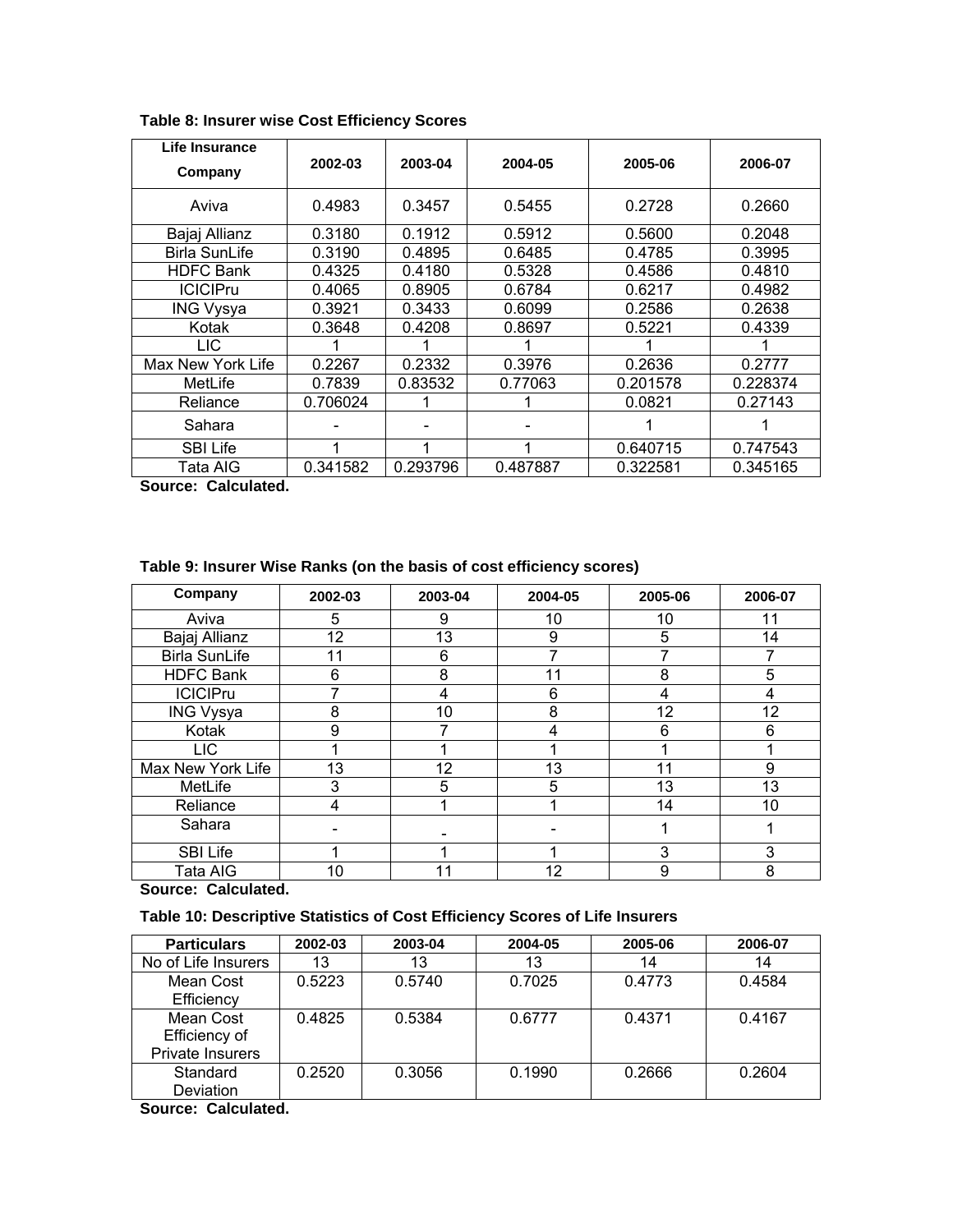#### **Section 5: Analysis of the Results**

In the present paper we have estimated cost efficiency of the Life insurance companies operating in India using the new cost efficiency approach suggested by Tone (2002). The results suggest an upward trend in cost efficiency of the observed life insurers between 2002-03 and 2004-05. However, the trend was reversed for the next two years i.e. 2005-06 and 2006-07.This has been so because of the fact that during the initial years of observation, mean cost efficiency of the private life insurers was rising but the trend was reversed in 2005-06 and 2006-07.

#### **Reference:**

Banker, R, A. Charnes and W.W. Cooper, 1984, "Some Models for Estimating Technical and Scale Efficiency", Management Science, 30:1078-1092.

 Berger, A.N./Humphrey, D.B. (1992), "Measurement and Efficiency Issues in Commercial Banking", in Griliches, Zvi. (ed.), "Output Measurement in the Services Sectors", National Bureau of Economic Research, Studies in Income and Wealth, Vol. 56, Chicago: University of Chicago Press, 245-279.

Charnes A, W.W. Cooper and E Rhodes ,1978, "Measuring Efficiency of Decision Making Unit", European Journal of Operational Research, Volume 2:429-444.

Cummins,J.D. and M.A.Weiss,1993, **"**Measuring Cost Efficiency in the Property-Liability Insurance Industry", Journal of Banking and Finance,17:463-481.

Cummins, J.D. and H. Zi, 1998, Comparison of frontier efficiency methods: An application to the U.S. life insurance industry, Journal of Productivity Analysis, .

Doherty N.A.,1981, " The Measurement of Output and Economies of Scale in Property-Liability Insurance", Journal of Risk and Insurance,48:391-402.

Farrell M.J.,1957, "The Measurement of Productive Efficiency", Journal of The Royal Statistical Society, Series A, General, 120 (3) : 253 281

Gamarra Lucinda Trigo,2007, **"**Single- versus Multi-Channel Distribution Strategies in the German Life Insurance Market: A Cost and Profit Efficiency Analysis", Working Paper No-81, University of Rostock, Institute of Economics, Ulmenstrabe 69, 18057 Rostock, Germany Gardner, L., and M.F. Grace, 1993, X-efficiency in the U.S. life insurance industry, Journal of Banking and Finance, Volume 17, 497-510.

Grace, M.F., and S.G. Timme, 1992, An examination of cost economies in the United States life insurance industry, Journal of Risk and Insurance, Volume 59, 72-103.

 Hancock, D. ,1985, The Financial Firm: Production with Monetary and Nonmonetary Goods, Journal of Political Economy, 93, 859-880.